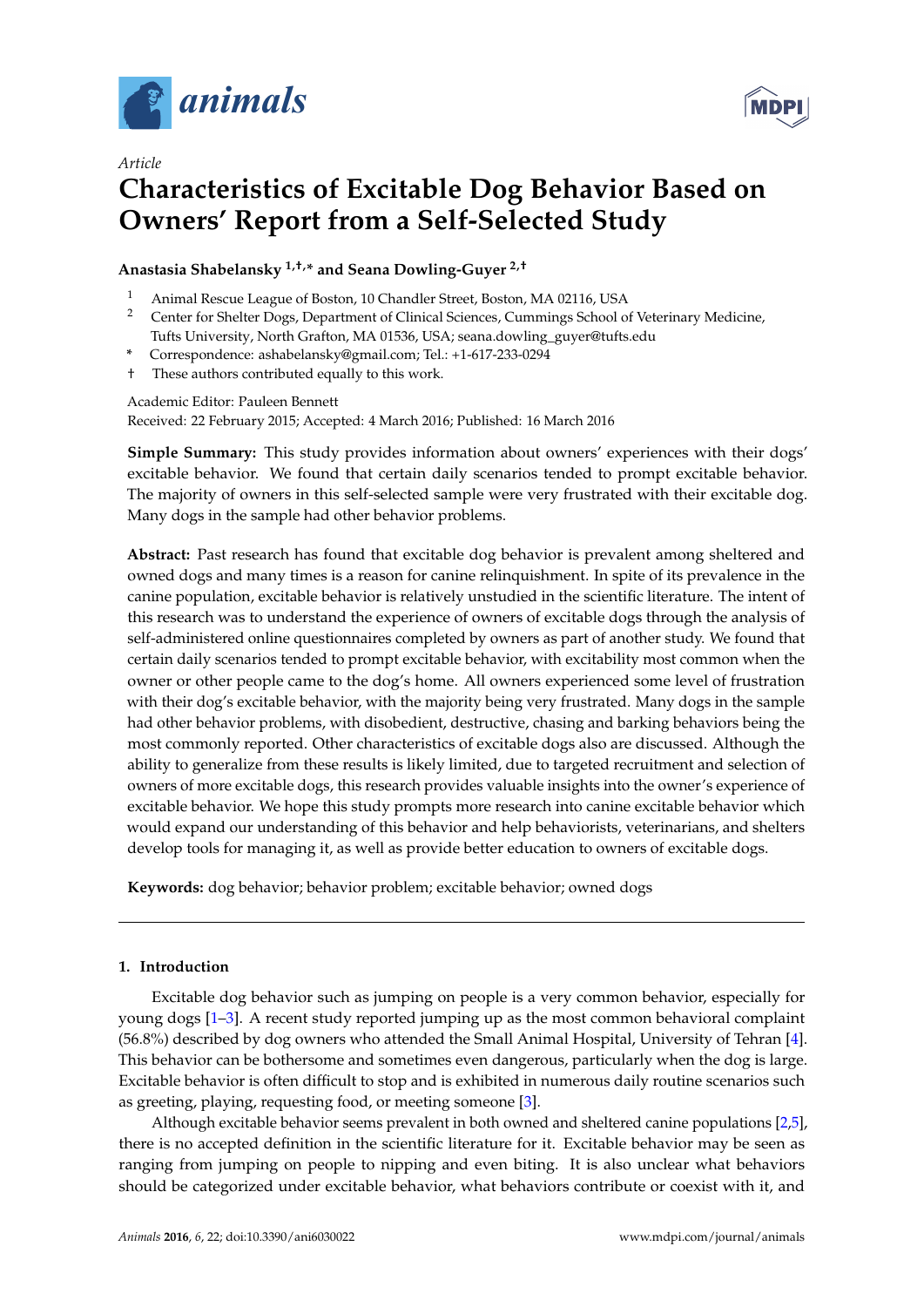what situations provoke it. In the principal component analysis performed by Bennett and Rohlf [\[6\]](#page-10-5), jumping on people loaded together with pulling on the leash and engaging in inappropriate sexual behavior. Landsberg *et al.* [\[2\]](#page-10-3) distinguish between jumping up on people *versus* hyperactivity and unruliness, which include: extensive jumping up, nipping and biting, destructiveness, digging, and some forms of barking. Landsberg *et al.* [\[2\]](#page-10-3) also point out that overactive or unruly dogs respond poorly to commands and it is hard to control their behavior. Khoshnegah *et al.* [\[1\]](#page-10-0) and Wells and Hepper [\[3\]](#page-10-1) use the term "excessive activity" to describe dogs with similar behavioral characteristics. According to Khoshnegah *et al.* [\[1\]](#page-10-0), excessively active dogs exhibit a range of behaviors: they move constantly and quickly, run and jump, demonstrate an excessive degree of restlessness, and have difficulty adjusting to new surroundings. The authors also classify destructiveness and excessive barking as separate behavior problems that may or may not occur with excessively active behavior. The Center for Shelter Dogs [\[7\]](#page-10-6) describes excitable dogs as exhibiting one or more of the following behaviors: energetically jumping up, putting their mouths on people with some degree of pressure (usually people's arms and legs), and grabbing at clothing and/or the leash. Although the definitions presented above have some degree of consistency, they are not entirely in agreement on the characteristics of excitable behavior.

Many times, a dog's problem behavior has detrimental effects on the relationship between it and its owners, and is a common reason for canine relinquishment  $[8-10]$  $[8-10]$ . Even though excitable behavior is a relatively "normal" behavior in juvenile dogs, it would appear that many owners regard it as undesirable [\[3\]](#page-10-1), especially in adult dogs. Hyperactive behavior was reported by 53% of people relinquishing their dog to a shelter [\[11\]](#page-11-0). Disobedience was cited as a primary reason for relinquishment by 13% of dog owners [\[12\]](#page-11-1). Yet, few studies have investigated in any detail the owner's experience of their dog's excitable behavior or the role that it plays in the owner's decision to relinquish.

Previous studies have found an association between specific pet and owner characteristics and excitable behavior [\[13](#page-11-2)[,14\]](#page-11-3). A statistically significant association was found between first-time ownership and the prevalence of various manifestations of overexcitability [\[13\]](#page-11-2). In addition, there is evidence of an association between over-excitement and displacement activities in the dog and anxiety in the owner [\[14\]](#page-11-3). Although these studies examined the association between owner characteristics and certain excitable behaviors in dogs, none investigated the owners' experience with their excitable dogs. Information about the owners' experience with excitable behavior, its characteristics, as well as what may routinely prompt it can help researchers gain a better understanding of excitable behavior. Moreover, since the scientific community lacks a standard definition of excitable behavior, owners of excitable dogs present a prime opportunity to launch research into dogs' excitable behavior. Finally, shelters, veterinarians, and behaviorists can obtain useful information in order to successfully place these animals into suitable homes and design appropriate behavior modifications or training plans for excitable dogs.

In the current study, a self-selected sample of owners of excitable dogs, generated for another study, was utilized. The main objective was to analyze the data reported by owners, specifically concentrating on the following topics: 1. the excitable dogs' behavior at home, around their owner; 2. the behavior of these dogs around new people and in a new environment; 3. the behavior of excitable dogs around other canines; 4. the owners' perception and tolerance of excitable behavior in relation to its severity; 5. other behavior problems that may coexist with excitable behavior. Owners rated the frequency of specific excitable behaviors in several, common scenarios. In these scenarios, excitable behavior was defined as uncontrollably jumping up, mouthing with no discomfort (soft mouthing), mouthing with discomfort (hard mouthing), and grabbing clothes (or leash during walks). In other questions, owners were asked to describe their dogs' excitable behavior in an open-text response question, in order to gain insight into the way owners define and experience this behavior.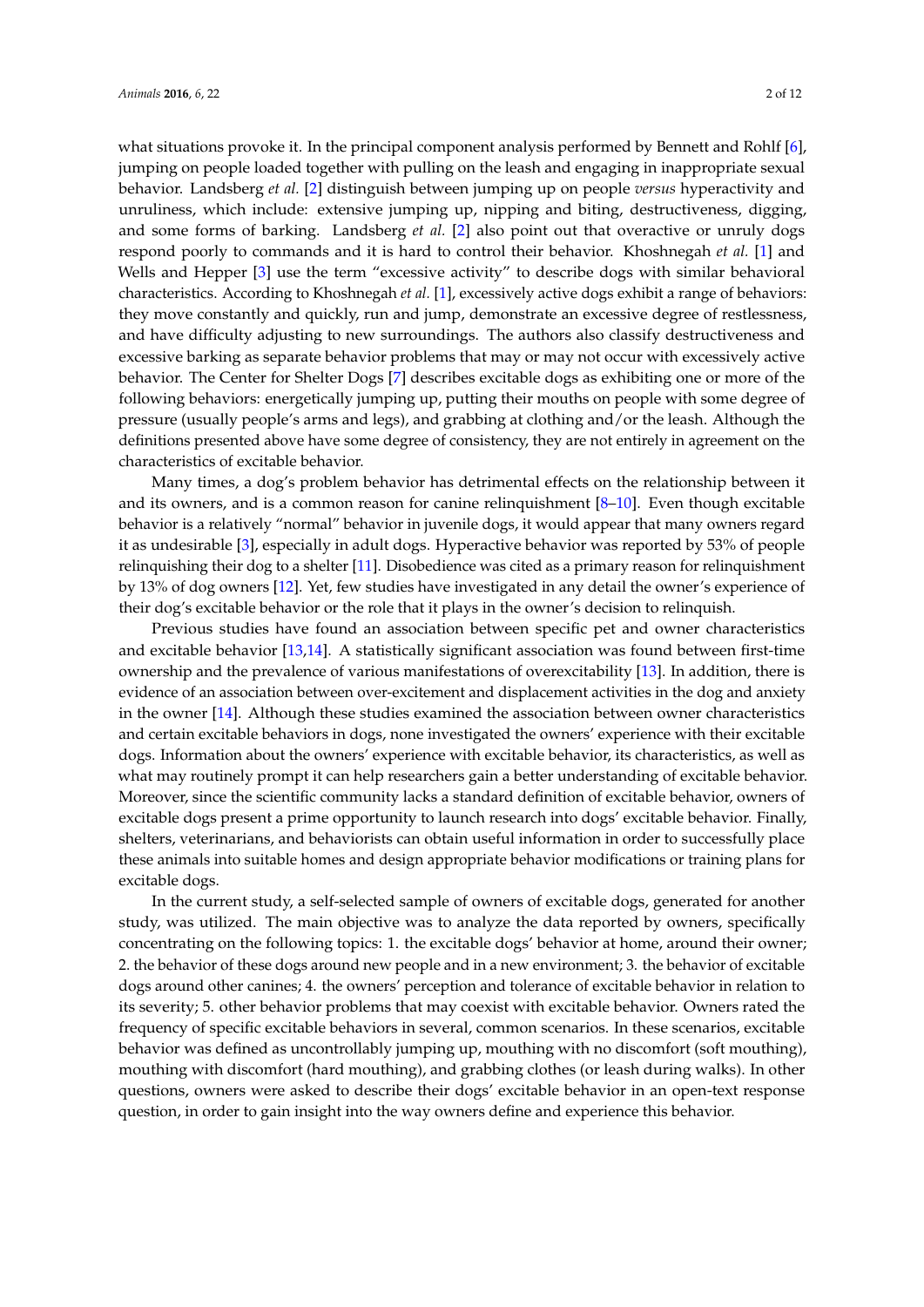## **2. Methods**

#### *2.1. Owner Survey*

This study was part of a broader project carried out at an animal shelter in Massachusetts, US in order to identify the effectiveness of a behavior modification training plan for excitable dogs. The survey results were originally used as selection criteria for the project and were not reported elsewhere. The survey obtained a large amount of information, some of which was irrelevant to the current study. The focus of this study is only on owners' experience with their excitable dogs.

Between September and November 2012, a recruitment ad for the survey was posted on a local Boston newspaper website, blogs and several social media websites. In addition, employees of two urban shelters in Massachusetts, US, were asked to forward the online survey link to people who may have highly excitable dogs. Owners were allowed to participate in the survey based on a subjective definition of their dogs' excitable behavior. The recruitment criteria were: highly excitable dogs who are difficult to manage due to their excitement and activity level, 6 months of age or older, weighing more than 11 kg, healthy, up to date on vaccinations, and able to participate in walks and exercise. If the owner's answers did not match the requirement criteria (owner description of their dog as highly excitable or highly energetic, 11 kg or more, up to date on vaccinations, and ability to participate in walks and exercise), the owner was automatically terminated from the survey. Weight (11 kg) was a recruitment criterion for the broader project, selected since, anecdotally, excitable behavior is more problematic to the owner when the dog is larger.

The questionnaire contained five sections. The first section included questions about the dog's age, weight, vaccination records and familiarity with the site of the broader project, a boarding facility. The second section of the questionnaire inquired about the dog's reactions to other dogs and the dog's play style with other dogs, information which was important for use at the boarding facility. Using a closed format question, owners indicated specific behavioral reactions to other dogs (e.g., bark, growl, lunge). In the open-response question, owners were asked to describe how their dog likes to play with other dogs. For example, if the dog plays rough, likes to chase or be chased, likes to be around other dogs but not play, *etc.* The third part of the questionnaire asked about the dog's behavior around the owner, and focused on the excitable behavior at home. In the beginning of the third section, all owners were asked in a closed format question if they would describe their dog as highly excitable or highly energetic. If owners answered "no" on this question they were not allowed to complete the survey and, therefore, were not included in this study. All owners who answered "yes" on this question then were asked if they found the excitable behavior difficult to manage, followed by questions where they rated how excitable their dog is and how frustrated they are with their dog's excitable behavior. A 5 point Likert-type scale was utilized: a rating of 1 indicated "not excitable/frustrated at all" and a rating of 5 indicated "extremely excitable/frustrated". At the end of the section, all owners were asked to describe their dogs' behavior in a new environment and around new people in an open-response text field. In the fourth part of the survey, owners were asked about their dog's excitable behavior in specific situations common to daily living: when they arrived home after an absence, prepared to feed the dog, picked up the leash to take the dog outside, rested or watched TV, and played with the dog. In all scenarios, owners indicated the frequency of specific, individual excitable behaviors (jumping up on a person, putting mouth on owner's body causing no discomfort, putting mouth on owner's body causing discomfort, grabbing clothes, and grabbing a leash) using the following scale: never, rarely, sometimes, frequently, and always. In addition, a "don't know/" option was included for all questions. All owners were asked to provide information about any behavior problems that they were concerned about in an open-response text field. Finally, in the fifth section of the survey, owners provided additional demographic information about their dog such as sex, neuter status, and breed. Unfortunately, owner demographic data were not collected since that was not relevant to the objective of the broader study.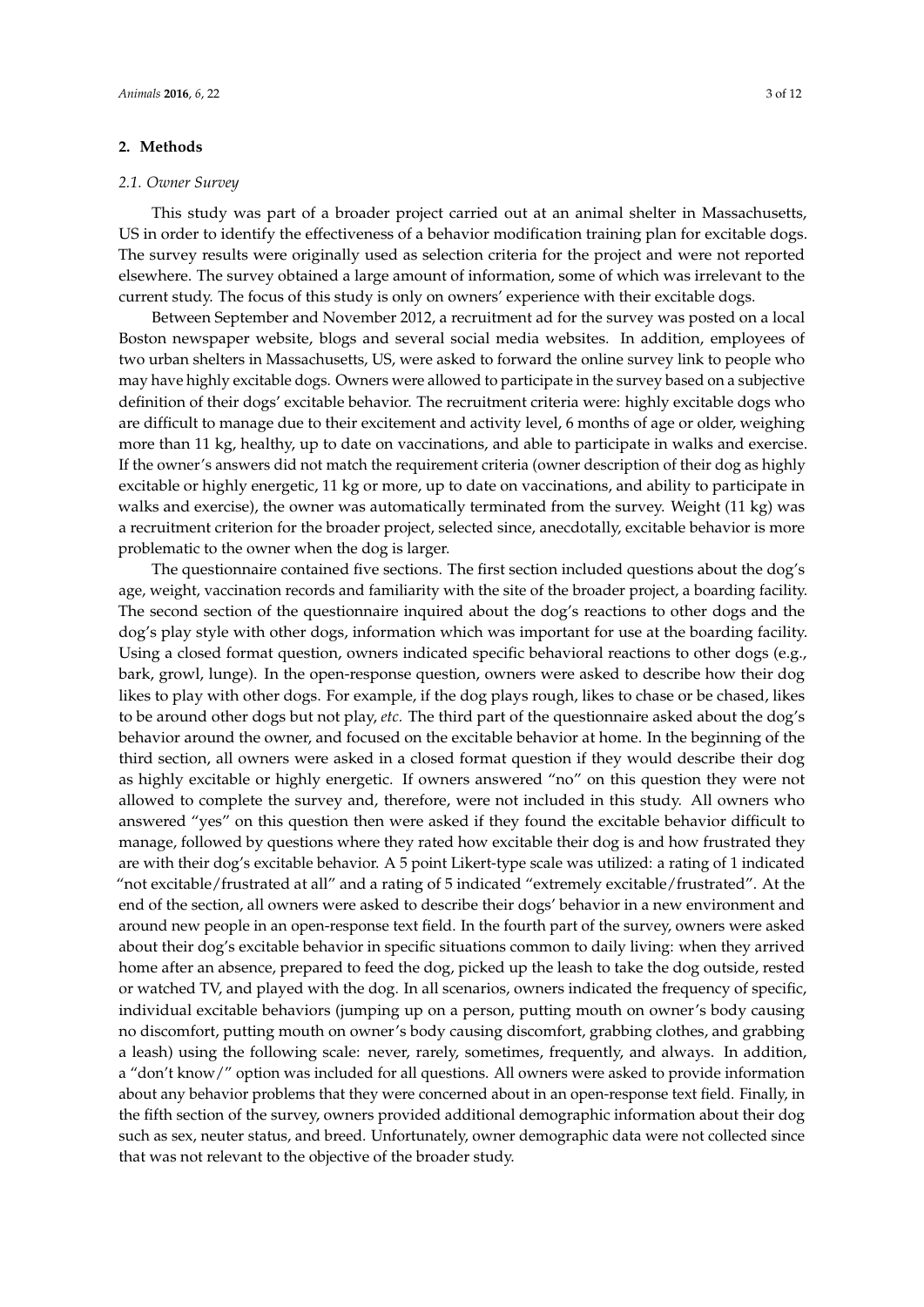#### *2.2. Statistical Analysis*

Descriptive statistics were generated and data were analyzed using IBM SPSS Statistics, version 20 (Armonk, NY, USA). Frequencies of each behavior were reported for every scenario. For tests of association, Chi-Square was calculated to identify the relationship between categorical data. The Mann-Whitney U test was used when the dependent variable was ordinal, there were only two groups of the independent variable, and the samples were independent. The Kruskal-Wallis test was performed when the dependent variable was measured on an ordinal scale, there were more than two groups of the independent variable, and the samples were independent. The Friedman test was used when the dependent variable was ordinal and the samples were dependent. Z scores were used to detect differences between proportions. Open-ended questions were analyzed using a semantic approach; answers were grouped into themes with percentages based on the total sample reported. For all analyses, an alpha level of 0.05 was used to determine statistical significance, although the significance level was adjusted for multiple comparisons in post-hoc tests using the Bonferroni approach.

## **3. Results and Discussion**

# *3.1. Dogs' Demographic Information*

A total of 182 owners completed the survey, seven of whom answered that they did not consider their dog to be highly excitable and energetic and whom, consequently, were excluded from the study sample. This resulted in a final sample of 175 owners of highly excitable dogs.

Based on owners' reports, of the 175 dogs included in the study, four (2.3%) were intact females, 74 (42.3%) were spayed females, eight (4.6%) were intact males and 89 (50.8%) were neutered males. More owners reported their dogs to be mixed breed (91, 52.0%) than purebred (80, 45.7%), with four (2.3%) owners unsure of their dogs' breed. The most common breeds for purebred dogs were: Labrador Retriever (14/80, 17.5%), Pit Bull (8/80, 10.0%), and German Shepherd (5/80, 6.3%). Owners of mixed breed dogs were asked to specify what breed their dog looked like. For mixed breed dogs, the most common predominant breeds were: Labrador Retriever (24/91, 26.4%), Pit Bull (12/91, 13.2%), Boxer (8/91, 8.8%) and German Shepherd (7/91, 7.7%). Mean weight and age ( $\pm$ SD) were  $26.6 \pm 9.9$  kg and  $3.1 \pm 2$  years, respectively. Sixty-six dogs (48%) lived with another dog in the house, and 15 (23%) of them lived with two or more dogs.

## *3.2. Frequency and Intensity of Excitable Behavior around the Owner, Reported in Closed Survey Scenarios*

Table [1](#page-4-0) shows total frequency and intensity of excitable behavior toward the owner. As can be seen, total frequency and intensity of excitable behavior varied among scenarios. Overall, "jump up" and "put mouth on body causing no discomfort" were more commonly reported than "put mouth on body causing discomfort" or "grab clothes". Two scenarios triggered the highest rates of excitable behavior: when the owner came home and when the owner played with the dog. Approximately 60% of dogs frequently or always jumped up in these scenarios, 40% frequently or always put their mouths on a person's body but caused no discomfort, and 15% frequently or always grabbed a person's clothes with their teeth. Play with owners also triggered the highest rates of mouthing with discomfort: 11% of dogs frequently or always put their mouths on a person's body causing discomfort in this scenario. Only about 6% of dogs in the sample never jumped up in either of these two scenarios. Mealtimes did not trigger a lot of excitable behaviors: nearly 70% of owners indicated that their dog never or very rarely jumped up when they were preparing food for their dog.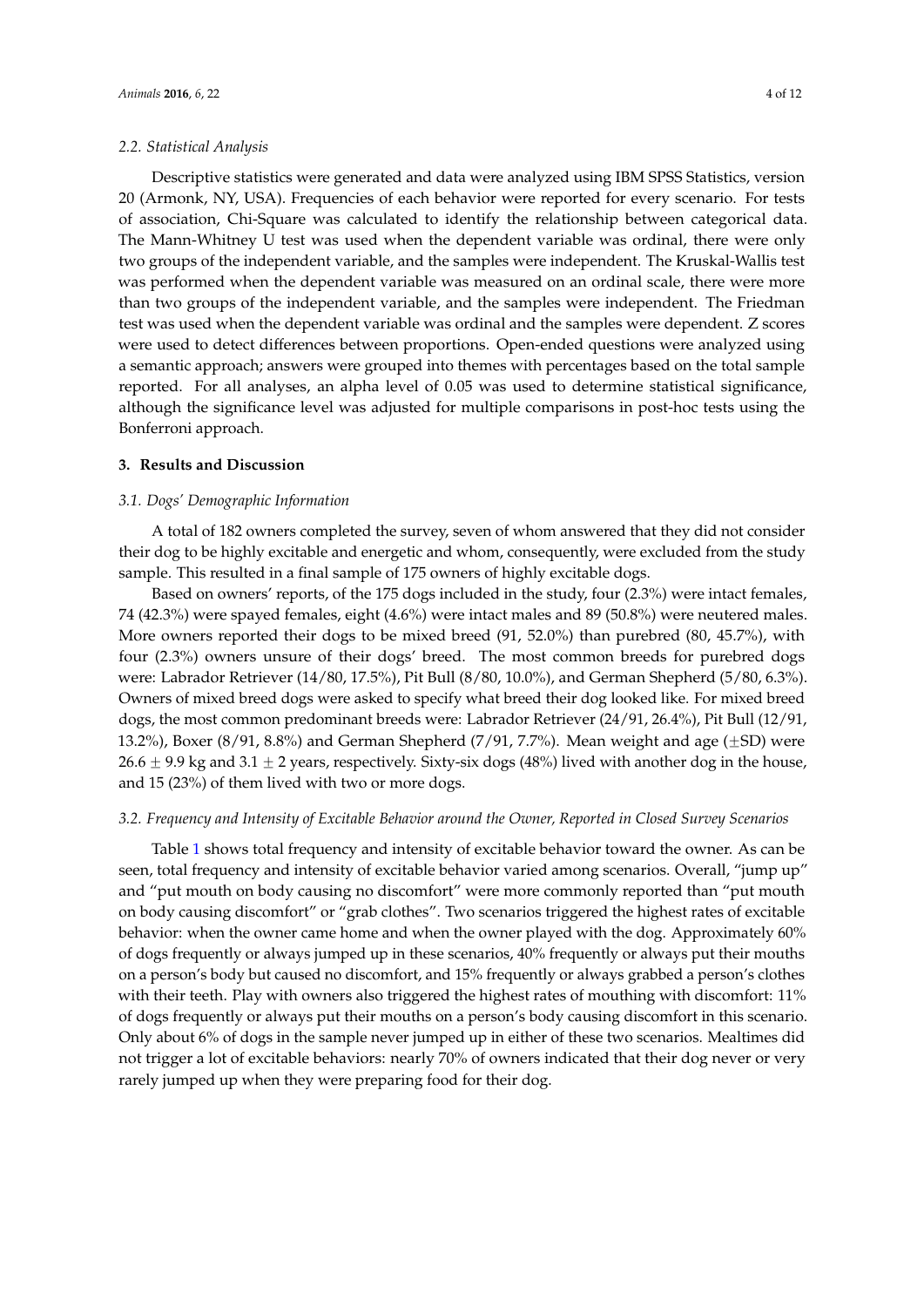|                                                                                                                                                              | Never                   |                              | Rarely               |                              | Sometimes                       |                              | Frequently                                           |                             |                                            | Always                     |                                                       | Don't know                                              | <b>Within Scenario</b>                                                                                                   | <b>Between Scenario</b>                                                                                                                                                      |
|--------------------------------------------------------------------------------------------------------------------------------------------------------------|-------------------------|------------------------------|----------------------|------------------------------|---------------------------------|------------------------------|------------------------------------------------------|-----------------------------|--------------------------------------------|----------------------------|-------------------------------------------------------|---------------------------------------------------------|--------------------------------------------------------------------------------------------------------------------------|------------------------------------------------------------------------------------------------------------------------------------------------------------------------------|
|                                                                                                                                                              | N                       | $\frac{0}{0}$                | $\mathbf N$          | $\frac{0}{0}$                | N                               | $\%$                         | N                                                    | $\frac{0}{0}$               | $\mathbf N$                                | $\frac{0}{0}$              | N                                                     | $\%$                                                    | <b>Differences</b>                                                                                                       | <b>Differences</b>                                                                                                                                                           |
| How frequently does your dog show any of the following<br>behaviors when you come home?                                                                      |                         |                              |                      |                              |                                 |                              |                                                      |                             |                                            |                            |                                                       |                                                         |                                                                                                                          |                                                                                                                                                                              |
| A1. Uncontrollably Jumps Up<br>A2. Puts mouth on your body causing no discomfort<br>A3. Puts mouth on your body causing discomfort<br>A4. Grabs your clothes | 11<br>34<br>108<br>83   | 6.3<br>19.4<br>61.7<br>47.4  | 22<br>26<br>46<br>26 | 12.6<br>14.9<br>26.3<br>14.9 | 37<br>49<br>11<br>40            | 21.1<br>28.0<br>6.3<br>22.9  | 49<br>38<br>8<br>19                                  | 28.0<br>21.7<br>4.6<br>10.9 | 56<br>27<br>$\sqrt{2}$<br>7                | 32.0<br>15.4<br>1.1<br>4.0 | 0<br>$\mathbf{1}$<br>$\boldsymbol{0}$<br>$\Omega$     | $\mathbf{0}$<br>0.6<br>$\boldsymbol{0}$<br>$\mathbf{0}$ | A2, A3, A4<br>A1, A3, A4<br>A1, A2, A4<br>A1, A2, A3                                                                     | B <sub>1</sub> , D <sub>1</sub> , E <sub>1</sub><br>B <sub>2</sub> , D <sub>2</sub> , E <sub>2</sub><br>C3, D3<br>B <sub>4</sub> , D <sub>4</sub> , E <sub>4</sub>           |
| How frequently does your dog show any of the following<br>behaviors when you rest or watch TV?                                                               |                         |                              |                      |                              |                                 |                              |                                                      |                             |                                            |                            |                                                       |                                                         |                                                                                                                          |                                                                                                                                                                              |
| B1. Uncontrollably Jumps Up<br>B2. Puts mouth on your body causing no discomfort<br>B3. Puts mouth on your body causing discomfort<br>B4. Grabs your clothes | 38<br>55<br>120<br>100  | 21.7<br>31.4<br>68.6<br>57.1 | 26<br>33<br>34<br>35 | 14.9<br>18.9<br>19.4<br>20.0 | 66<br>48<br>12<br>26            | 37.7<br>27.4<br>6.9<br>14.9  | 32<br>26<br>6<br>11                                  | 18.3<br>14.9<br>3.4<br>6.3  | 12<br>11<br>$\mathbf{1}$<br>$\overline{2}$ | 6.9<br>6.3<br>0.6<br>1.1   | 1<br>$\overline{2}$<br>$\overline{2}$<br>$\mathbf{1}$ | 0.6<br>1.1<br>1.1<br>0.6                                | B <sub>3</sub> , B <sub>4</sub><br>B <sub>3</sub> , B <sub>4</sub><br>B1, B2<br>B1, B2                                   | A1, C1, D1, E1<br>A2, C2, D2<br>C3, D3<br>A4, C4, D4                                                                                                                         |
| How frequently does your dog show any of the following<br>behaviors when you play with your dog?                                                             |                         |                              |                      |                              |                                 |                              |                                                      |                             |                                            |                            |                                                       |                                                         |                                                                                                                          |                                                                                                                                                                              |
| C1. Uncontrollably Jumps Up<br>C2. Puts mouth on your body causing no discomfort<br>C3. Puts mouth on your body causing discomfort<br>C4. Grabs your clothes | 10<br>15<br>83<br>70    | 5.7<br>8.6<br>47.7<br>40.0   | 8<br>18<br>49<br>34  | 4.6<br>10.3<br>28.0<br>19.4  | 53<br>71<br>22<br>41            | 30.3<br>40.6<br>12.6<br>23.4 | 52<br>47<br>17<br>23                                 | 29.7<br>26.9<br>9.7<br>13.1 | 52<br>23<br>$\mathfrak{B}$<br>6            | 29.7<br>13.1<br>1.7<br>3.4 | 0<br>$\mathbf{1}$<br>$\mathbf{1}$<br>$\overline{1}$   | $\boldsymbol{0}$<br>0.6<br>0.6<br>0.6                   | C <sub>2</sub> , C <sub>3</sub> , C <sub>4</sub><br>C <sub>2</sub> , C <sub>3</sub> , C <sub>4</sub><br>C1, C2<br>C1, C2 | B <sub>1</sub> , D <sub>1</sub> , E <sub>1</sub><br>B <sub>2</sub> , D <sub>2</sub> , E <sub>2</sub><br>A3, B3, D3, E3<br>B <sub>4</sub> , D <sub>4</sub> , E <sub>4</sub> , |
| How frequently does your dog show any of the following<br>behaviors at mealtimes when you are preparing to feed him/her?                                     |                         |                              |                      |                              |                                 |                              |                                                      |                             |                                            |                            |                                                       |                                                         |                                                                                                                          |                                                                                                                                                                              |
| D1. Uncontrollably Jumps Up<br>D2. Puts mouth on your body causing no discomfort<br>D3. Puts mouth on your body causing discomfort<br>D4. Grabs your clothes | 88<br>131<br>152<br>144 | 50.3<br>74.9<br>86.9<br>82.3 | 35<br>28<br>18<br>18 | 20.0<br>16.0<br>10.3<br>10.3 | 25<br>11<br>$\overline{4}$<br>9 | 14.3<br>6.3<br>2.3<br>5.1    | 16<br>$\overline{2}$<br>$\mathbf{1}$<br>$\mathbf{1}$ | 9.1<br>1.1<br>0.6<br>0.6    | 11<br>2<br>$\mathbf{0}$<br>$\mathbf{0}$    | 6.3<br>1.1<br>0.0<br>0.0   | 0<br>$\mathbf{1}$<br>$\mathbf{0}$<br>$\overline{0}$   | $\mathbf{0}$<br>0.6<br>$\mathbf{0}$<br>$\mathbf{0}$     | D <sub>2</sub> , D <sub>3</sub> , D <sub>4</sub><br>D <sub>1</sub><br>D1<br>D1                                           | A1, C1, D1, E1<br>A2, B2, C2, E2<br>A3, B3, C3<br>A4, B4, C4                                                                                                                 |
| How frequently does your dog show any of the following<br>behaviors when you pick up the leash to take your dog outside?                                     |                         |                              |                      |                              |                                 |                              |                                                      |                             |                                            |                            |                                                       |                                                         |                                                                                                                          |                                                                                                                                                                              |
| E1. Uncontrollably Jumps Up<br>E2. Puts mouth on your body causing no discomfort<br>E3. Puts mouth on your body causing discomfort<br>E4. Grabs your clothes | 31<br>80<br>127<br>120  | 17.7<br>45.7<br>72.6<br>68.6 | 18<br>32<br>33<br>29 | 10.3<br>18.3<br>18.9<br>16.6 | 45<br>40<br>10<br>14            | 25.7<br>22.9<br>5.7<br>8.0   | 39<br>13<br>5<br>7                                   | 22.3<br>7.4<br>2.9<br>4.0   | 42<br>9<br>$\mathbf{0}$<br>4               | 24.0<br>5.1<br>0.0<br>2.3  | 0<br>$\mathbf{1}$<br>$\overline{0}$<br>$\mathbf{1}$   | $\mathbf{0}$<br>0.6<br>$\mathbf{0}$<br>0.6              | E2, E3, E4<br>E2, E3, E4<br>E1, E2<br>E1, E2                                                                             | A1, C1, D1, E1<br>A2, C2, D2<br>C <sub>3</sub><br>A4, C4                                                                                                                     |

<span id="page-4-0"></span>Note: Within and between scenario differences are statistically significant at the 0.05 level, or as adjusted by the Bonferroni approach.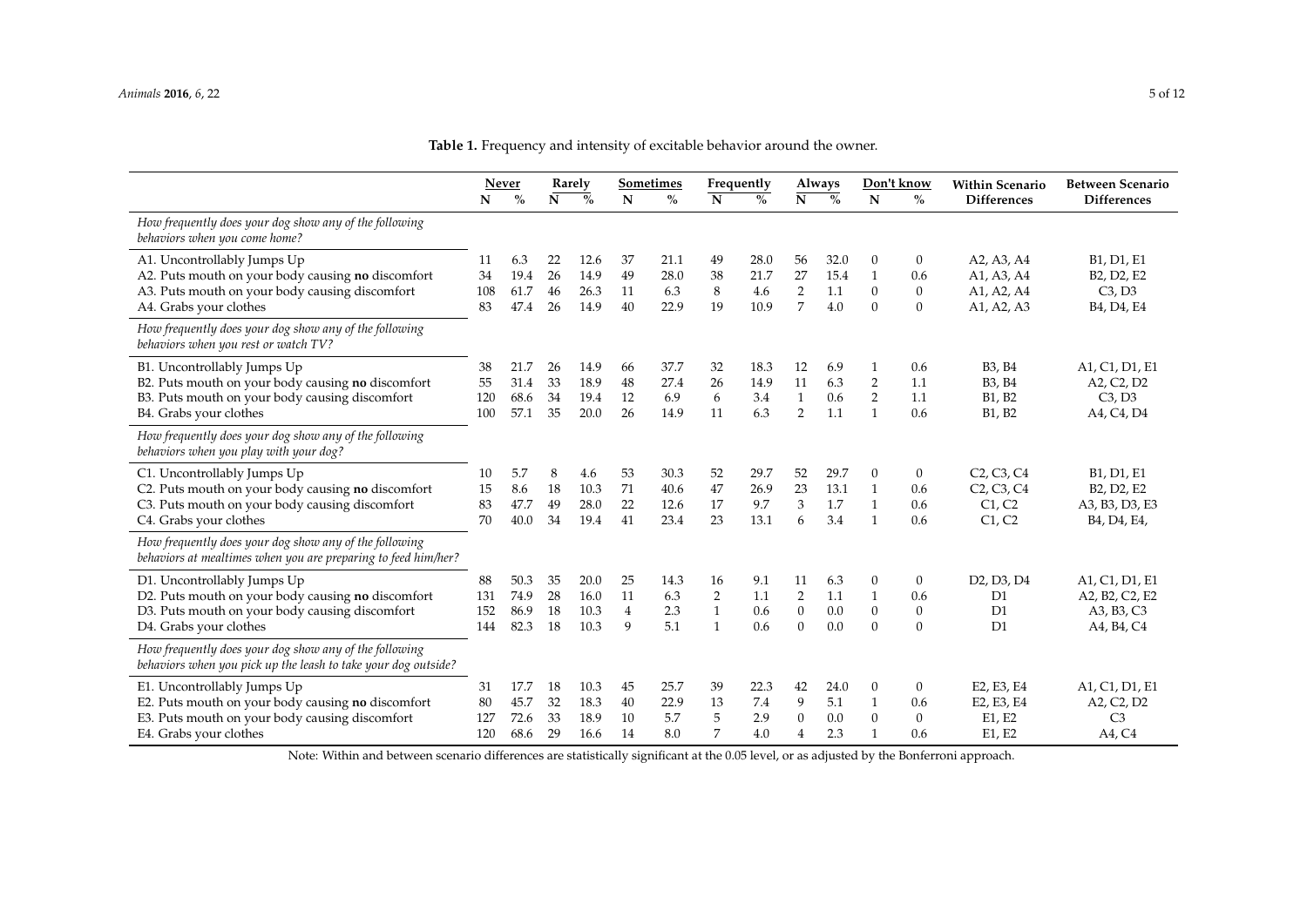Across scenarios, the Friedman test revealed statistically significant differences in the frequencies of some behaviors: jumping up  $(X^2(4) = 277.23, p < 0.001)$ , mouthing with no discomfort  $(X^2(4) = 321.91, p < 0.001)$ , mouthing with discomfort  $(X^2(4) = 161.32, p < 0.001)$ , and grabbing clothes  $(X^2(4) = 192.57, p < 0.001)$ . Results from post-hoc tests of the pairwise differences amongst the groups, using the Bonferroni approach to control for Type I error, are reported in Table [1.](#page-4-0)

Within each scenario, the Friedman test revealed statistically significant differences in the frequencies of some behaviors: owner coming home  $(X^2(3) = 260.63, p < 0.001)$ , owner resting or watching TV ( $X^2(3) = 192.62$ ,  $p < 0.001$ ), owner playing with dog ( $X^2(3) = 277.16$ ,  $p < 0.001$ ), preparing meal  $(X^2(3) = 140.46, p < 0.001)$ , and picking up leash  $(X^2(3) = 262.04, p < 0.001)$ . Results from post-hoc tests of the pairwise differences amongst the groups, using the Bonferroni approach to control for Type I error, are reported in Table [1.](#page-4-0)

There were few relationships between a dog's demographics and owner excitability and frustration ratings. The Mann-Whitney U test revealed a non-significant difference between the dog's sex and owner excitability rating (*p* > 0.05) and owner frustration rating (*p* > 0.05). However, owners rated spayed or neutered dogs as significantly less excitable (Mdn = 4) than unspayed or unneutered dogs (Mdn = 5), as determined by a Mann-Whitney U test ( $U = 1292.00$ ,  $p = 0.04$ ). According to a Mann-Whitney U test, the difference in owner frustration ratings by spay/neuter status was not significant ( $p > 0.05$ ). Using Spearman's rho for ordinal data, a weak but significant correlation was found between dog's age and owner excitability rating  $(r = -0.18, p = 0.04)$  but not between age and owner frustration rating (*p* > 0.05). Looking at the dog's weight, there were weak but significant relationships between weight and owner excitability rating ( $r = -0.18$ ,  $p = 0.02$ ) and weight and owner frustration rating  $(r = 0.16, p = 0.04)$ .

#### *3.3. Behavior of Excitable Dogs around New People and in a New Environment*

Although owners were asked about their dog in a new environment in an open-ended question, many of them described situations when new people came to their house. The qualitative analysis of this question revealed that the majority of owners (114, 65.1%) described their dog as being very comfortable around new people and in new environments. "Excited" (31, 17.7%) and/or "curious" (15, 8.6%) were the most commonly used adjectives to describe the dog's behavior. Behaviors that were frequently mentioned were: jumps, plays, wags, licks, sniffs, barks. Fifteen (8.6%) owners described their dogs as initially shy when introduced to a new environment or new people but comfortable after some time. For nearly 11% (19) of owners, the dog's behavior had a situational context such as, "He can be totally fine with new people but he can also be aggressive . . . he likes being approached on his own terms." Other variables that had a potential impact on these dogs' behavior included the way a stranger approached the dog, the stranger's gender, environmental triggers such as sound, or the presence of another dog. Nearly 8% (13) of owners described their dog as being intimidated or nervous in new environments and/or around new people, reporting, "My dog is nervous around adults and barks and runs away from people when they enter our house. She is actually better around other people outside of our home but is still scared of them". Barking was reported in these situations as well. Owners of dogs they described as intimidated or nervous in new environments and/or around new people also reported their dogs experiencing separation anxiety when left alone in a new environment.

## *3.4. Behavior of Excitable Dogs around Other Dogs*

Forty-three percent of owners (75) reported that their dog typically shows one or a combination of the following aggressive reactions when he/she sees other dogs on- or off-leash or both: growls/shows teeth, snaps/lunges, barks aggressively. Twenty-three percent (41) of them reported that their dog had shown aggression toward both on-leash and off-leash dogs. "Barks aggressively" was the predominant aggressive behavior in both categories (Table [2\)](#page-6-0).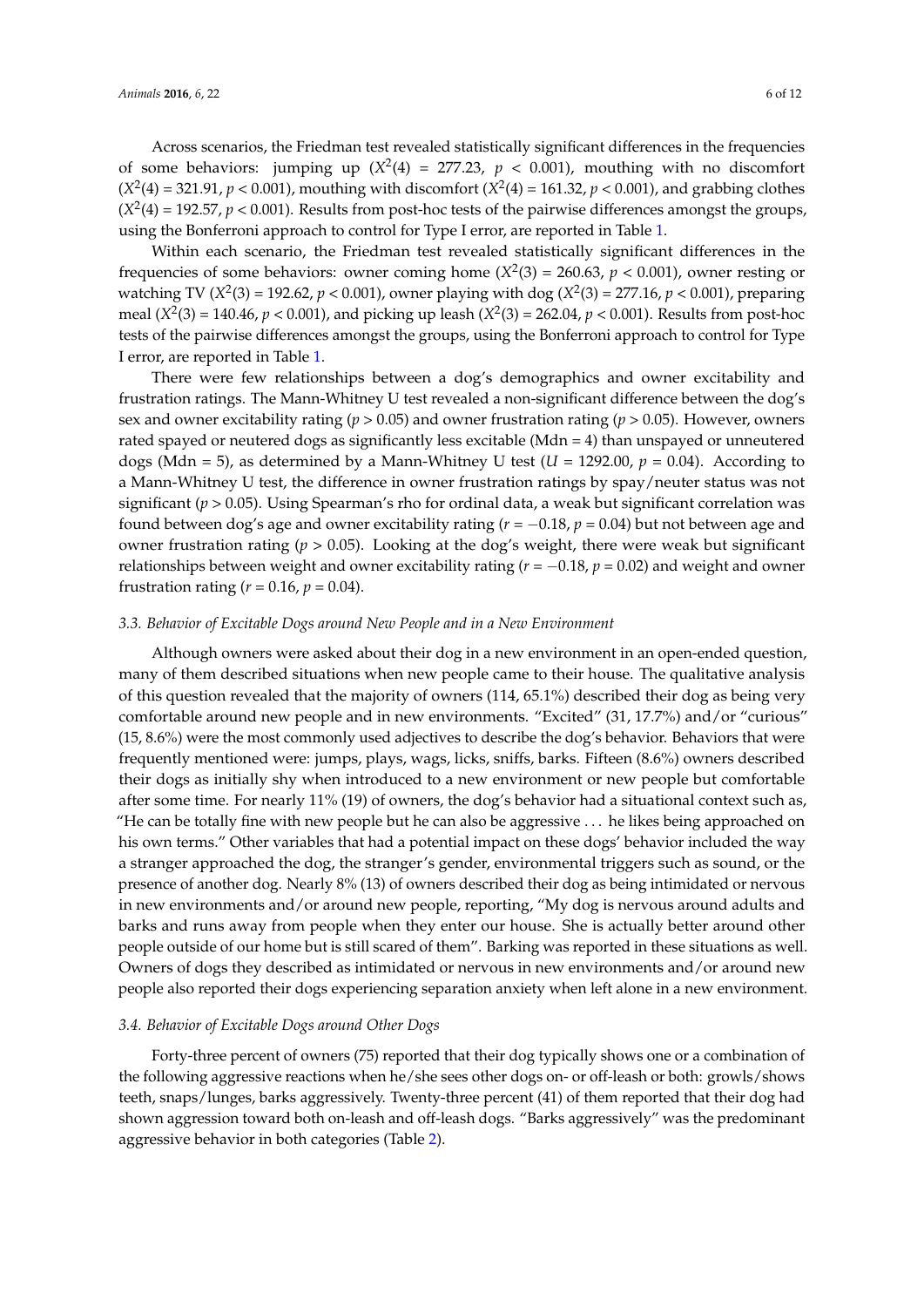|                                                                                                            | 1. Growls/Shows Teeth |      | 2. Snaps/Lunges |      |    | 3. Barks Aggressively | None of listed |      | Total | <b>Within Scenario Differences</b>                            |
|------------------------------------------------------------------------------------------------------------|-----------------------|------|-----------------|------|----|-----------------------|----------------|------|-------|---------------------------------------------------------------|
|                                                                                                            | N                     | $\%$ | N               | $\%$ | N  | $\%$                  | N              | $\%$ | N     |                                                               |
| A. Does your dog typically show any<br>of the following reactions when<br>he/she sees other dogs ON leash? | 10                    | 5.7  | 29              | 16.6 | 45 | 25.7                  | 107            | 61.1 | 175   | A1 from A2, A1 from A3,<br>A <sub>2</sub> from A <sub>3</sub> |
| B. Does your dog typically show any<br>of the following reactions when<br>he/she sees other dogs OFF leash |                       | 4.6  | 17              | 9.7  | 32 | 18.3                  | 127            | 72.6 | 175   | B1 from B3, B2 from B3                                        |

**Table 2.** Reaction to other dogs on and off leash.

<span id="page-6-0"></span>Note: Multiple response table except "none of listed" which is mutually exclusive. Within scenario differences are statistically significant at the 0.05 level, or as adjusted by the Bonferroni approach.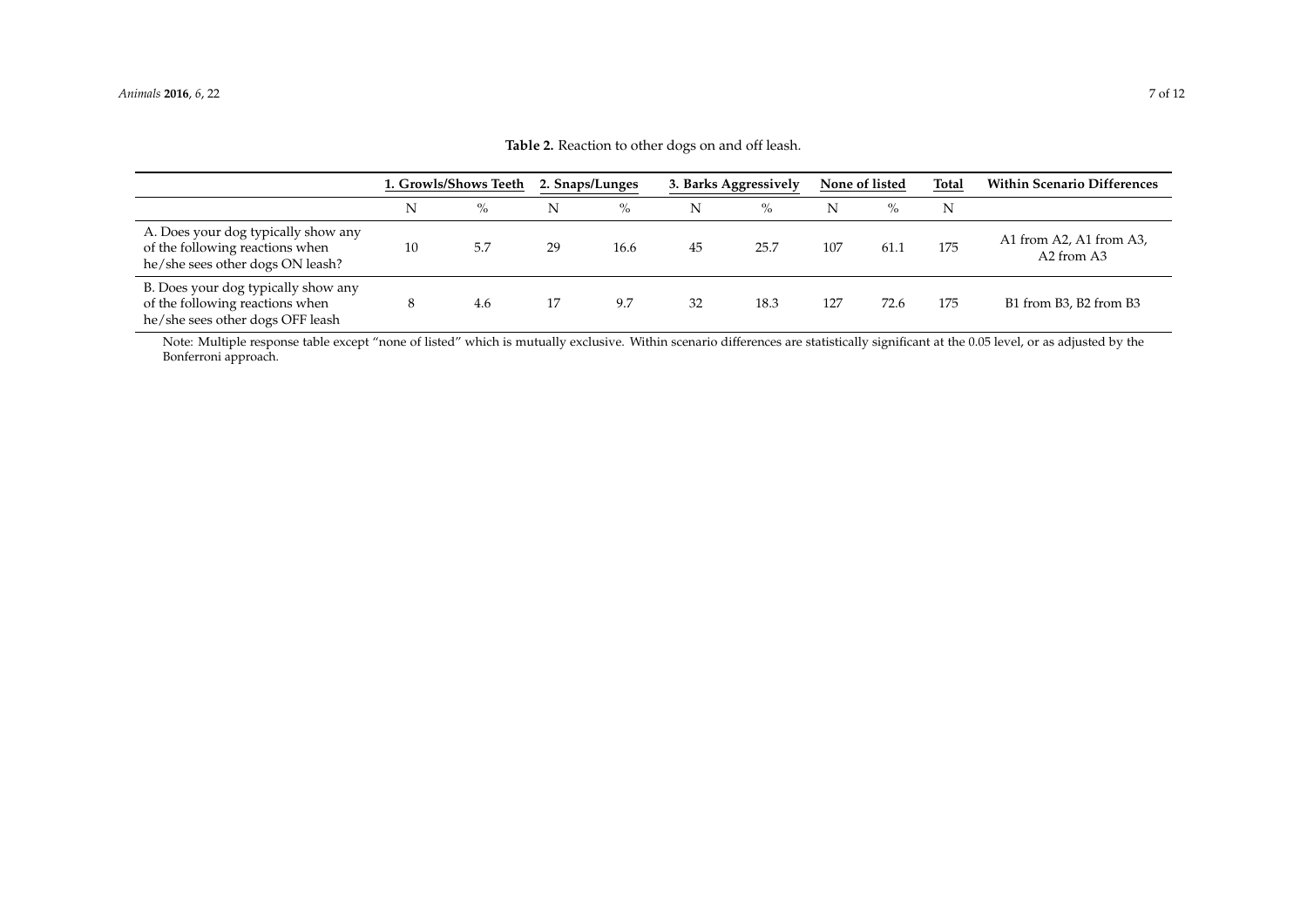Z scores revealed the proportion of dogs reported by owners to bark aggressively at other dogs while on leash was significantly higher than those reported to growl or show teeth  $(z = -5.14, p < 0.01)$ or snap or lunge  $(z = -2.09, p = 0.04)$ . The proportion of dogs reported to snap or lunge at other dogs while on leash was significantly higher than that reported to growl or show teeth  $(z = -3.23, p < 0.01)$ .

A similar pattern emerged when looking at off leash behavior. Z scores revealed the proportion of dogs reported by owners to bark aggressively at other dogs while off leash was significantly higher than those reported to growl or show teeth  $(z = -4.03, p < 0.01)$  or snap or lunge  $(z = -2.31, p = 0.02)$ . The proportion of dogs reported to snap or lunge at other dogs while off leash was not significantly different than that reported to growl or show teeth  $(z = -1.86, p < 0.06)$ .

There were no significant differences when looking at the proportion of dogs exhibiting each behavior at other dogs on *versus* off leash (*p* > 0.05).

#### *3.5. Play Style with Other Dogs*

Thirteen percent (23) of owners skipped the open-ended "play style" question. Of those who responded, some owners used precise terms to describe their dog's play style such as, "wrestles", "chases", or "runs around" while others simply stated that the dog is "rough" or "plays well". Forty-six percent (81/175) of owners reported that their dog's favorite play style was to chase other dogs, be chased, or both. Other commonly mentioned favorite play styles were running (22, 12.6%) and wrestling (18, 10.3%). Nearly 25% (43) of owners reported their dog being rough while playing with other dogs, as in, "[My dog] is affectionately known as a "body slammer". He is high-energy, rough, and fast". Jumping up, mouthing/nipping and different vocalizations during play were also reported. Only a few dogs were reported to be scared or aggressive, and, consequently, could not play with other dogs. About 10% (17) of owners reported that their dogs loved to play, but not with every dog. Familiarity with the other dog and its behavior as well as its size were factors. According to one owner, "[It] depends on the dog, with some he will rough house . . . with others he will not play at all. He seems to be nervous around larger dogs".

#### *3.6. Owners' Perception of Excitable Behavior*

All owners rated their dogs as a 3 or higher on the question about the severity of their dog's excitability (e.g., "Please rate how excitable your dog is", with 1 being "Not excitable at all" and 5 being "Extremely excitable"): 14 (8.0%) rated their dog a 3, 92 (52.6%) rated their dog a 4, and 69 (39.4%) rated their dog a 5. In addition, the majority were frustrated with their dog's excitable behavior (e.g., "Please rate how frustrated you are with your dog's excitable behavior", with 1 being "Not frustrated at all" and 5 being "Extremely frustrated"): 19 (10.9%) rated their frustration a 2, 56 (32.0%) rated a 3, 61 (34.9%) rated a 4, and 39 (22.3%) rated a 5. There was a statistically significant difference between the excitability ratings and owners' ratings of frustration  $(H(2) = 20.14, p < 0.001)$ . Owners of less excitable dogs felt less frustrated (mean rank frustration rating for excitable rating of  $3 = 41.3$ , mean rank frustration rating for excitable rating of  $4 = 84.0$ , mean rank frustration rating for excitable rating of 5 = 102.8). Post-hoc tests of the pairwise differences amongst the groups, using the Bonferroni approach to control for Type I error, revealed all three groups (excitability ratings of 3, 4, and 5) were statistically different from each other.

Almost all owners (156, 89.1%) found the excitable behavior difficult to manage. Owners who said that the behavior was not difficult to manage were less frustrated with their dogs ( $X^2 = 45.04$ ,  $p < 0.001$ ), and also reported their dogs were less excitable ( $X^2 = 13.91$ ,  $p < 0.001$ ).

#### *3.7. Other Behavior Problems Reported to Coexist with Excitable Behavior*

Eleven people (6%) skipped the open-ended question about other behavior problems entirely. For the rest, although they were asked about other behavior problems, many of them felt the need to reiterate and provide a further explanation of their dog's excitable behavior. About 22.9% (40/175) of owners were concerned about their dog's excitable behavior when meeting people. Concerns varied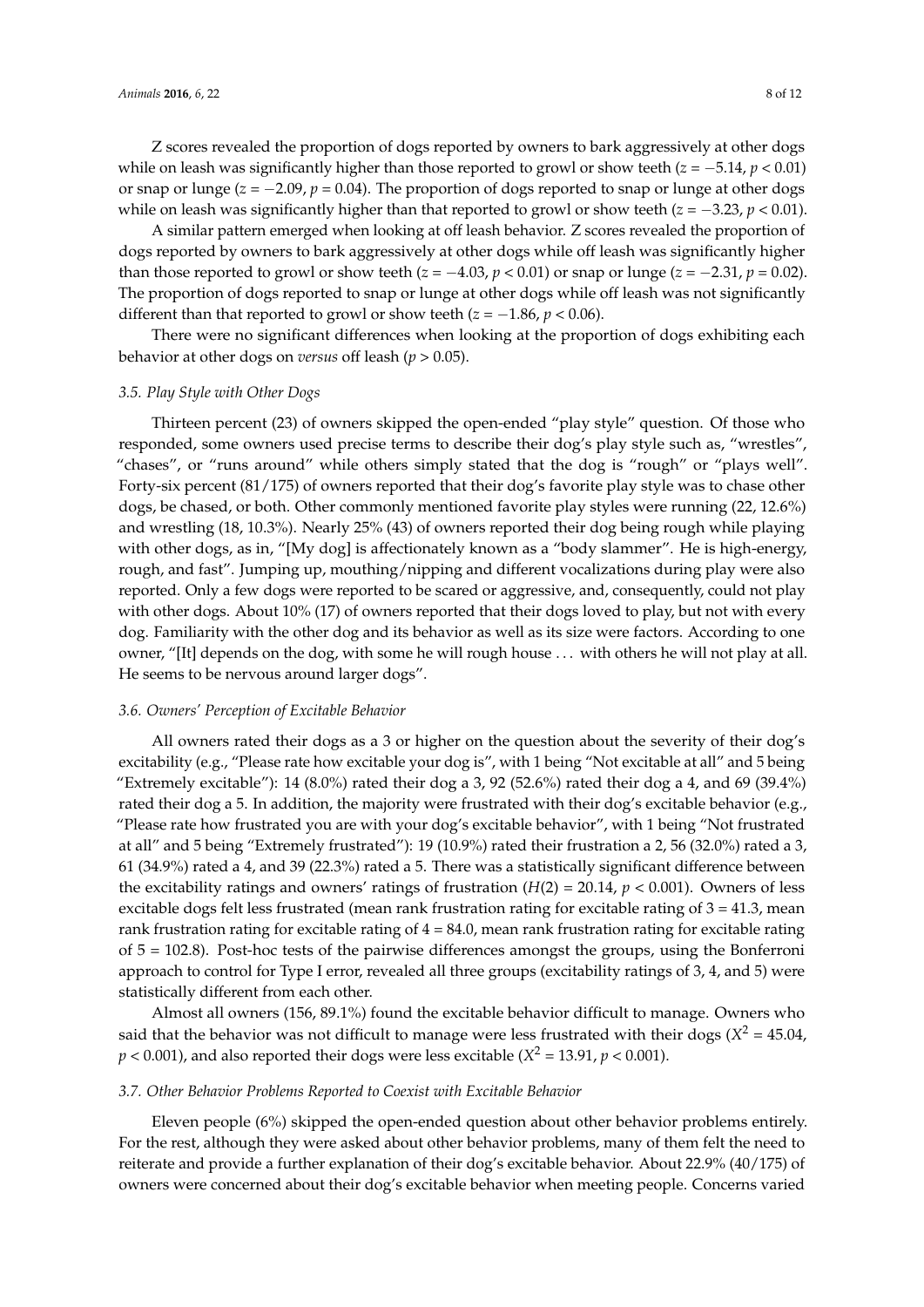from the dog's jumping or putting its mouth around an arm to nipping and grabbing clothes. The majority (32/40, 80.0%) of these respondents described their dog as jumping excessively on visitors or new people. According to one owner, "He lunges, licks, [and] gives them no personal space." Another owner described even more severe behavior, "He barks and can jump up in the air to reach people, children's faces... He bites their clothes or hands or arms." Disobedient and destructive behaviors were also commonly reported by owners, ranging from pulling on the leash (35, 20.0%) to climbing furniture (11, 6.3%) and destroying household items (14, 8.0%). Some owners specified that their dog does not listen or respond to commands (22, 12.6%), with examples such as, "My dog jumps on [the] kitchen counter with all four feet to steal cat food . . . almost never listens, destroys toys . . . jumps over [the] gate, steals from [the] trash". Another significant theme that emerged from owner responses was chase behavior (17, 9.7%). The dogs were chasing children, small animals (such as cats, small dogs, and squirrels), and moving objects (such as skateboards, bikes, cars, floor cleaners, joggers). One owner reported, "If off leash he has a habit of suddenly deciding to chase cars (he used to chase anything that moved faster than a walk when we first got him—joggers, bikes, *etc.*)." Barking behavior was another theme that emerged, with the dogs barking at people (23, 13.1%), other dogs (12, 6.9%), or the front door or window. The nature of the barking behavior varied; according to owners, some dogs barked due to overexcitement, and in some cases barking turned into more severe behavior. "When she gets overstimulated, she barks at me", one owner reported, "and grabs and shakes my shoelace or pants leg or leg (sometimes breaking the skin). Overstimulation can come from a sneeze from me on a hike, or whenever we turn back on a walk/hike, if I stumble or fall, or reasons I can't explain ... She can be so frustrating". Some barking behavior had a protective nature. "When he sees someone outside our house, he charges at the window and barks extremely loud," one owner noted. Some barking behavior was exhibited primarily outside when the dog was walked on a leash. "When walking him, he barks at strangers uncontrollably and will not stop until they pass by . . . even if he knows the person, he acts like he is going to attack them. He will be aggressive if someone jumps nearby or [if] kids are playing roughly he will become aggressive." Although it was very hard to interpret the owners' responses if the dog was described as aggressive or as overstimulated and excessively excitable without any specific behaviors included in the description, some owners (11, 6.3%) described their dogs as being sometimes aggressive to people or mentioned the dog's biting history: "He can be aggressive if he feels uncomfortable or overwhelmed", "His major issue is his reaction when he sees another animal that he cannot get . . . He turns his frustrations on anyone and anything that is near him, biting and barking uncontrollably". Aggression directed toward other dogs (13, 7.4%) was slightly more common than aggression toward people. Anxiety, digging, and escaping behaviors were rarely mentioned.

#### *3.8. Discussion*

In this study, the survey responses of owners of excitable dogs were analyzed in order to explore and understand their experiences with their dogs. The findings demonstrate that excitable behavior is indeed complex, with a range of severity and frequencies, prompted by many daily scenarios. However, excitability was most commonly reported, with greater frequency and more severity, when the owner or other people came to the dog's home or played with the dog. Playtime in particular triggered more severe behavior which included hard mouthing of body parts. This may be due to the stimulation that usually comes with "play" such as loud voices, fast movements, and toys. Surprisingly, food preparation by the owner did not prompt excitable behaviors, with less than a third of owners reporting jumping some of the time or more frequently. This may be due to effective owner modification or management of the behavior, where owners could have trained their dogs to sit and wait for the food. Owners could have also prepared the food in a different room without the dog seeing it.

All owners experienced some level of frustration with their dog's excitable behavior, with the majority being very or extremely frustrated. In addition, the more excitable the dog was, the more frustrated the owner was, although it is possible more frustrated owners perceived their dog's behavior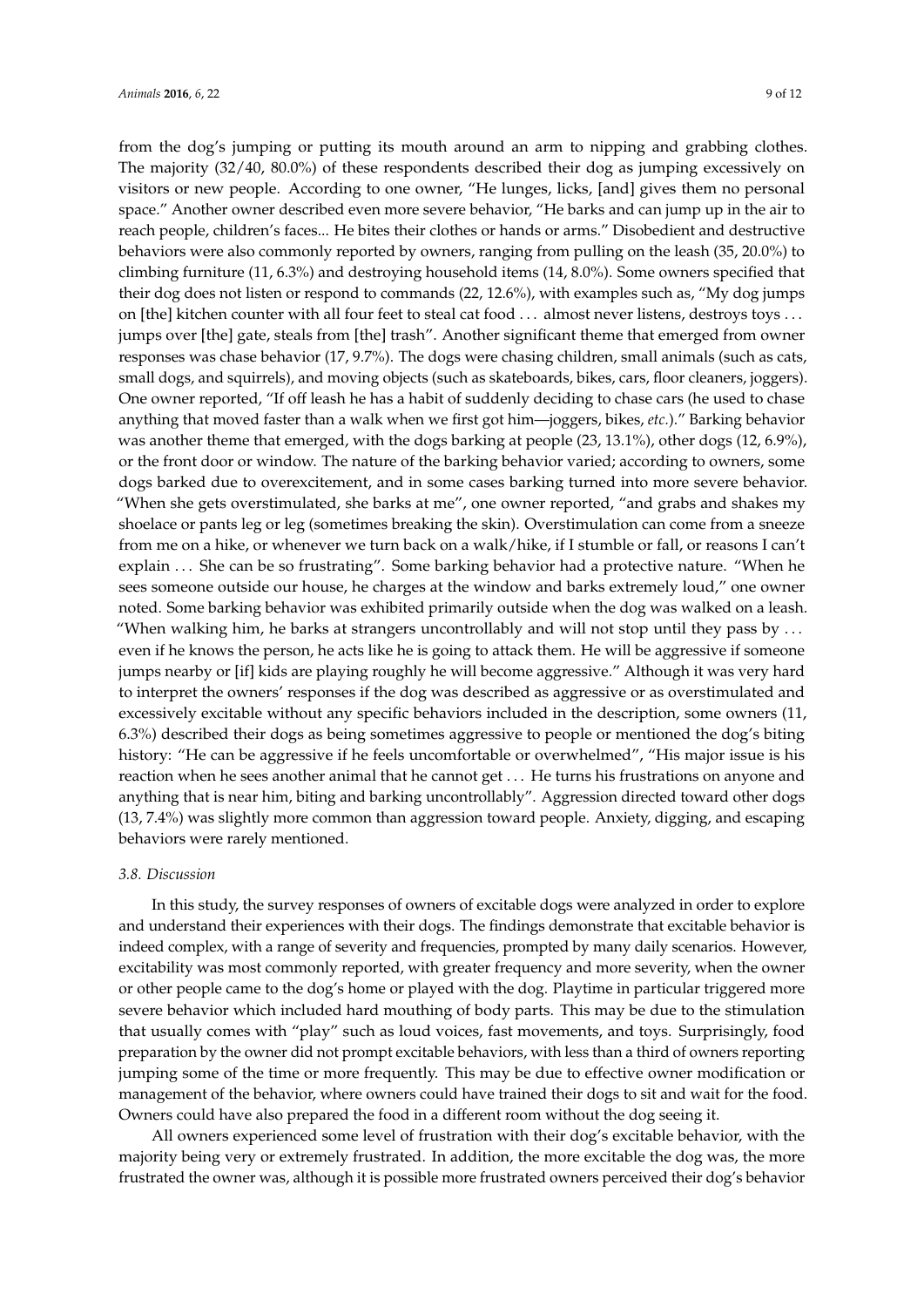as more excitable. Not surprisingly, attention-seeking activity or general excitability of the dog could have become an irritant to the owner [\[9\]](#page-10-9). Although previous research found that owners consider excitable behavior undesirable [\[3\]](#page-10-1), the self-selection bias impacted this study's results. Perhaps the decision to participate in the study reflected some inherent bias in the characteristics of the participants. Presumably, a high frustration level would have contributed to the owner's decision to enroll their dog in this study and, therefore, these results may not apply to a general population of excitable dogs' owners. Unfortunately, due to the nature of this study, owner demographics were not collected. For future research, it would be interesting to explore if there is a relationship between the owner's demographic characteristics such as age, gender, number of family members, other pets, housing environment, or daily activity, and excitable behavior of the dog. Moreover, it is possible that something in the owner behavior could provoke the excitable behavior of the dog. An in-depth survey or qualitative interviews of owners which ask about their care and interactions with the dog, such as play style, activity, reactions when the dog shows excitable behavior, *etc.* could provide more information about the etiology of excitable behavior.

In general, disobedient, destructive, chasing and barking behavior problems were the most commonly reported behaviors by owners of excitable dogs when asked about other behavior problems. Since these behaviors were frequently reported by our sample of owners, it would be important to include them in future research about excitability. Pulling on the leash also was frequently reported in our study. In previous research, this behavior was grouped together with jumping up in a data reduction technique [\[6\]](#page-10-5), again suggesting that any future research about excitability should expand beyond the usual definition of excessive jumping and mouthing. If these findings replicate, they could be used to educate potential adopters of excitable dogs. Aggressive behaviors toward people and dogs also were reported. However, reporting of aggressive behavior was based solely on the owners' individual understanding of it, and, therefore, it is possible that some owners could misinterpret behaviors such as hard mouthing as aggression. It is important to collect information about aggressive behavior as objectively and neutrally as possible, avoiding lingo and providing clear descriptions of the behavior, similar to what was used in the dog-to-dog aggression questions in this study. Unfortunately, in this study, we did not collect information about aggressive behavior toward people, only other dogs, as dictated by the requirements of the broader study.

The majority of dogs in the sample were reported to feel comfortable in a new environment and around new people. However, the fact that 41% of dogs in this sample had previously stayed in the boarding kennel, the site of the broader study, could have made them more comfortable than the average dog in new environments. Although 43% of owners reported their dog having a certain level of aggression toward other dogs, only a few of them described their dog as aggressive or fearful when their dog was playing with conspecifics. Previous research has reported that a dog's reaction to other canines may vary based on the other canine's behavior, sex and appearance [\[15\]](#page-11-4). We also found that, in an open-response question, some owners reported that their dog's "play behavior" had a situational character: some dogs liked same-sized dogs, some preferred dogs of a certain personality, and the environment made the difference for others.

There were weak but significant relationships between some demographics of the dog and excitability. Although the negative relationship between age of the dog and excitability was expected, and the negative relationship between weight and excitability might make sense anecdotally, the weak relationship suggests these findings are unstable, at least in this study. Future research should consider these characteristics closely to determine if they are related to the development or expression of excitability, to what degree, and how they might moderate an owner's perception of the behavior.

#### **4. Conclusions**

In conclusion, the large number of people who responded to this survey in a very short time with minimal advertising suggests that there is a need to bring more attention to excitable dog behavior. This study provides—for the first time—information about owners' experiences with dogs'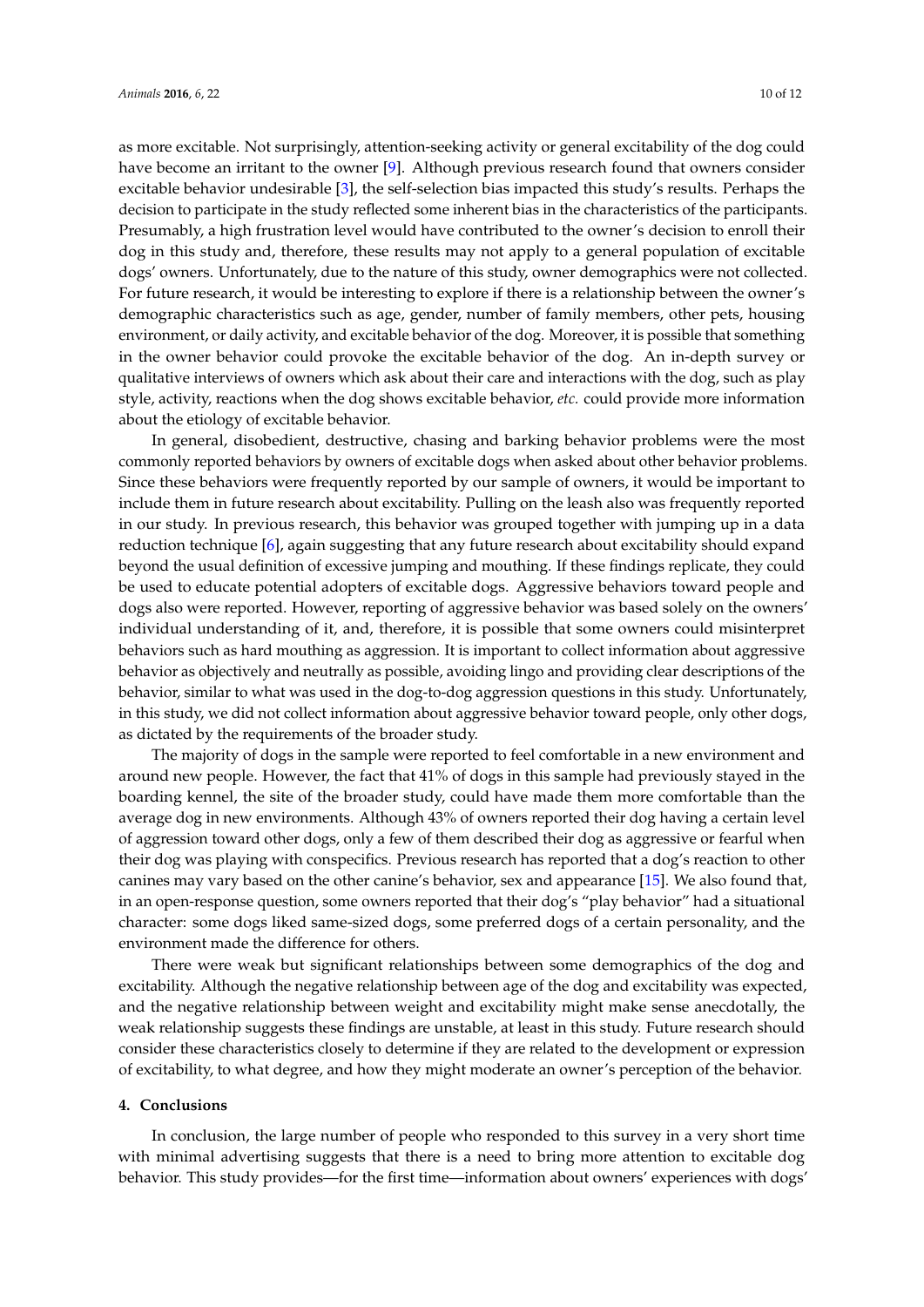excitable behavior, based on owners' perception and understanding of it. Characteristics of excitable behavior, as well as what may routinely prompt it, were also presented. Future research should explore what owner-related factors contribute to excitable behavior. Since this study's results were subjected to a self-selection bias, a nationally representative sample of owners could extend the research about excitable dogs. Moreover, such a sample would provide comparisons between excitable and non-excitable dogs, as defined by their owners. The last will help to clarify the definition of excitable behavior. In addition, in-depth qualitative interviews would provide a deeper understanding of not only excitable dogs' behavior but also insight into owners' experiences with and feelings about it. In-depth research into excitable behavior etiology as well as ethology would extend our understanding of this behavior. The research into excitable behavior could help behaviorists, veterinarians, and shelters to develop better tools for managing it, as well as provide better education to owners of excitable dogs, resulting in satisfying bonds between owners and dogs and successful long-term retention in the home.

**Acknowledgments:** This study was supported by a grant from The Stanton Foundation when the Center for Shelter Dogs was located at the Animal Rescue League of Boston. The funder had no involvement with the conduct of this study, interpretation of the results, or writing and submission of this manuscript. The authors thank Sheila D'Arpino for her professional advice and help with the survey and Ashley Okola for her assistance with the recruitment and selection activities. We also thank the paper's reviewers for their valuable input which strengthened the paper and to the editors for their patience during the revision process.

**Author Contributions:** Both authors equally contributed to this work. Anastasia Shabelansky and Seana Dowling-Guyer designed the survey; Seana Dowling-Guyer managed the data collection; Anastasia Shabelansky analyzed the data; Anastasia Shabelansky and Seana Dowling-Guyer wrote the paper.

**Conflicts of Interest:** The authors declare no conflict of interest.

#### **References**

- <span id="page-10-0"></span>1. Khoshnegah, J.; Azizzadeh, M.; Gharaie, A.M. Risk factors for the development of behavior problems in a population of Iranian domestic dogs: Results of a pilot survey. *Appl. Anim. Behav. Sci.* **2011**, *131*, 123–130. [\[CrossRef\]](http://dx.doi.org/10.1016/j.applanim.2011.02.003)
- <span id="page-10-3"></span>2. Landsberg, G.; Hunthausen, W.; Ackerman, L. Unruly behaviors, training, and management—Dogs. In *Behavior Problems of the Dog and Cat*, 2nd ed.; Saunders: London, UK, 2003; pp. 305–323.
- <span id="page-10-1"></span>3. Wells, L.D.; Hepper, G.P. Prevalence of behaviour problems reported by owners of dogs purchased from an animal rescue shelter. *Appl. Anim. Behav. Sci.* **2000**, *69*, 55–65. [\[CrossRef\]](http://dx.doi.org/10.1016/S0168-1591(00)00118-0)
- <span id="page-10-2"></span>4. Tamimi, N.; Malmasi, A.; Talebi, A.; Tamimi, F.; Amini, A. Owner complaints of canine behavior in Iran—A preliminary survey. *J. Vet. Behav. Clin. Appl. Res.* **2013**, *8*, 26–31. [\[CrossRef\]](http://dx.doi.org/10.1016/j.jveb.2012.05.007)
- <span id="page-10-4"></span>5. Marder, A.; Ahearn, C.; D'Arpino, S.; Dowling-Guyer, S.; Fantuzzi, J.; Johnston, N.; MacDougall, L.; Melanson, K.; Patronek, G.; Shabelansky, A.; *et al*. Development and implementation of a unique online portal for collecting data from a standardized behavior evaluation with shelter dogs. *J. Vet. Behav. Clin. Appl. Res.* **2013**, *8*, e40–e41. [\[CrossRef\]](http://dx.doi.org/10.1016/j.jveb.2013.04.047)
- <span id="page-10-5"></span>6. Bennett, P.C.; Rohlf, V.I. Owner-companion dog interactions: Relationships between demographic variables, potentially problematic behaviours, training engagement and shared activities. *Appl. Anim. Behav. Sci.* **2007**, *102*, 65–84. [\[CrossRef\]](http://dx.doi.org/10.1016/j.applanim.2006.03.009)
- <span id="page-10-6"></span>7. Center for Shelter Dogs. Jumpy Mouthy. Available online: http://centerforshelterdogs.com/Home/ DogBehavior/ProblemsandManagement/JumpyMouthy.aspx (accessed on 1 May 2014).
- <span id="page-10-7"></span>8. DiGiacomo, N.; Arluke, A.; Patronek, G. Surrendering pets to shelters: The relinquisher's perspective. *Anthrozoos A Multidiscip. J. Interact. People Anim.* **1998**, *11*, 41–51. [\[CrossRef\]](http://dx.doi.org/10.2752/089279398787000878)
- <span id="page-10-9"></span>9. New, J.C., Jr.; Salman, M.D.; King, M.; Scarlett, J.M.; Kass, P.H.; Hutchison, J.M. Characteristics of shelter-relinquished animals and their owners compared with animals and their owners in US pet-owning households. *J. Appl. Anim. Welf. Sci.* **2000**, *3*, 179–201. [\[CrossRef\]](http://dx.doi.org/10.1207/S15327604JAWS0303_1)
- <span id="page-10-8"></span>10. Segurson, S.A.; Serpell, J.A.; Hart, B.L. Evaluation of a behavioral assessment questionnaire for use in the characterization of behavioral problems of dogs relinquished to animal shelters. *J. Am. Vet. Med. Assoc.* **2005**, *227*, 1755–1761. [\[CrossRef\]](http://dx.doi.org/10.2460/javma.2005.227.1755) [\[PubMed\]](http://www.ncbi.nlm.nih.gov/pubmed/16342523)